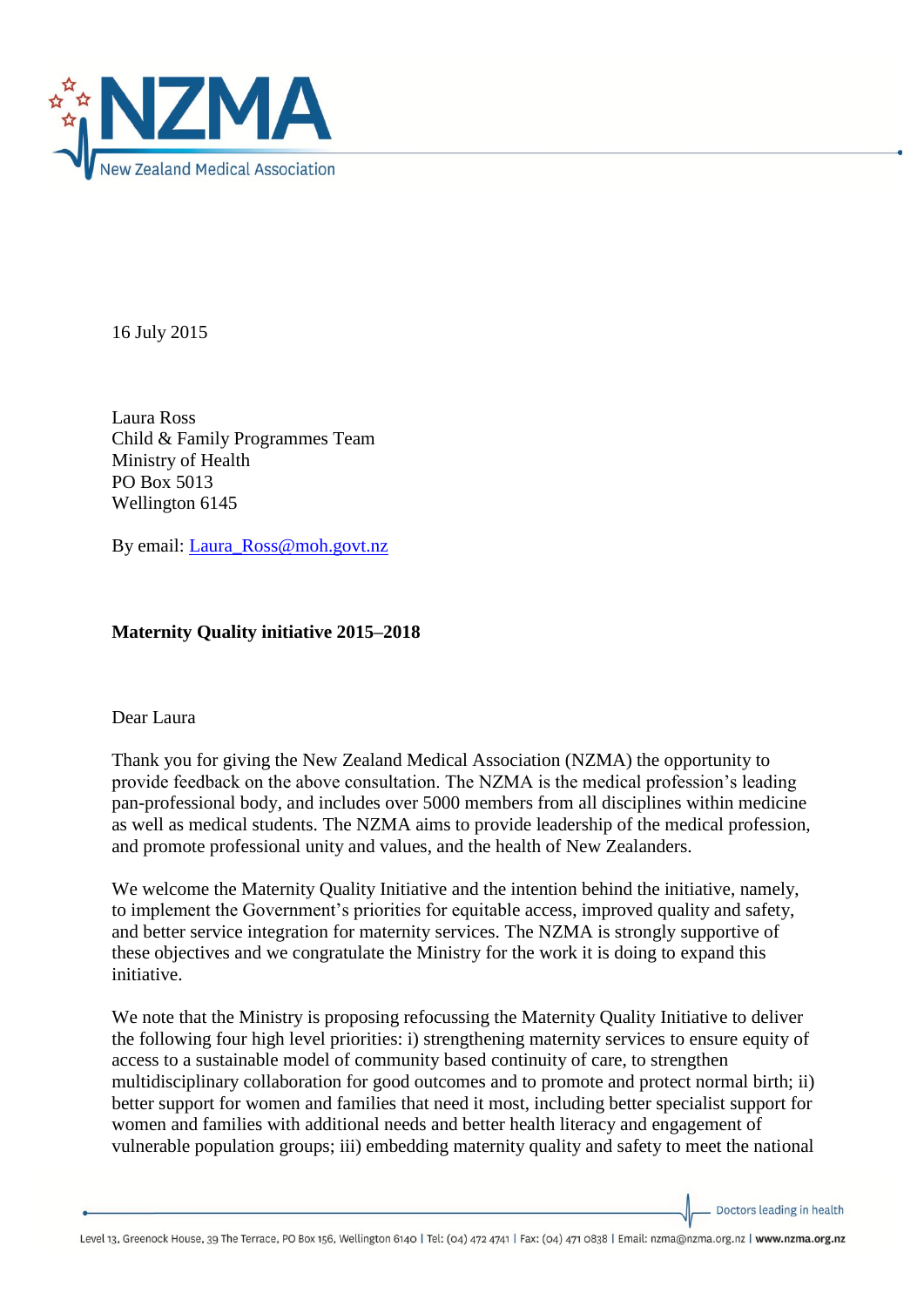Maternity Standards commitments and to ensure continued growth of local quality and safety activity; iv) improving integration of maternity and child health services to reduce access barriers and promote seamless care for women and their families during pregnancy and beyond.

These are all laudable high level priorities. The NZMA welcomes the document's emphasis on equity of access, and the expansion to include equity of outcomes. We also support the better targeting of services to where the need is greatest (ie, an approach that is consistent with proportionate universalism). We have long argued the need for improved integration of maternity and child health services, and welcome the emphasis the initiative gives to integration. However, beyond these high level priorities, it is our view that the document is somewhat underwhelming and fails to recognise several important aspects that are critical to improving maternity and early child heath services.

Firstly, the document fails to recognise, let alone articulate, the important role of the general practitioner (GP). There is only a single mention of the GP in the entire document – and this is in relation to having better access to clinical records. It is our view that GPs have a key role in co-ordinating the provision of primary care services during maternity/early childhood. Various critical interventions to improve maternal and early child health (eg, vaccination services) often depend on the role of the GP. We submit that a document that purports to prioritise the integration of maternity and child health services should give greater attention to the role of general practice.

It is our view that the document does not recognise the enormous erosion of team-based obstetric services that has occurred over the years, as a result of structural changes to the provision and funding of maternity care. Pregnant women no longer have the choice of an obstetric team but must choose between either a specialist obstetrician or a midwife. We consider this to be unsatisfactory and believe that the consultation does little to address this shortcoming. Although their numbers are considerably reduced, GP obstetricians remain a competent entity that could play a more substantive role in the provision of maternity services (while continuing to take lead responsibility for primary care services during pregnancy and early childhood).

We suggest that the document could better expand on pregnancy in adolescents and young adults, particularly in Māori and Pacific people. While these groups are identified as requiring better support, the document does little to articulate a coherent approach to these groups, despite the convergence of issues they face. We are aware of interactions where a pregnant teenager of 16 years is informed of her pregnancy, then discharged with a list of community maternity providers (ie, discharged with no follow-up). We suggest the document gives greater emphasis to pregnancy in adolescents and young adults, particularly in relation to ensuring adequate follow-up.

We note that the consultation identifies tobacco cessation services as a key activity under the provision of better support for women and families that need it most. We strongly support this activity. We recommend that the document also add the provision of advice/support for stopping alcohol during (or when considering) pregnancy, as well as advice about nutrition and exercise during this critical period. We also reiterate our support for mandatory folic acid fortification of bread in New Zealand, and suggest that the document refer to this important public health measure.